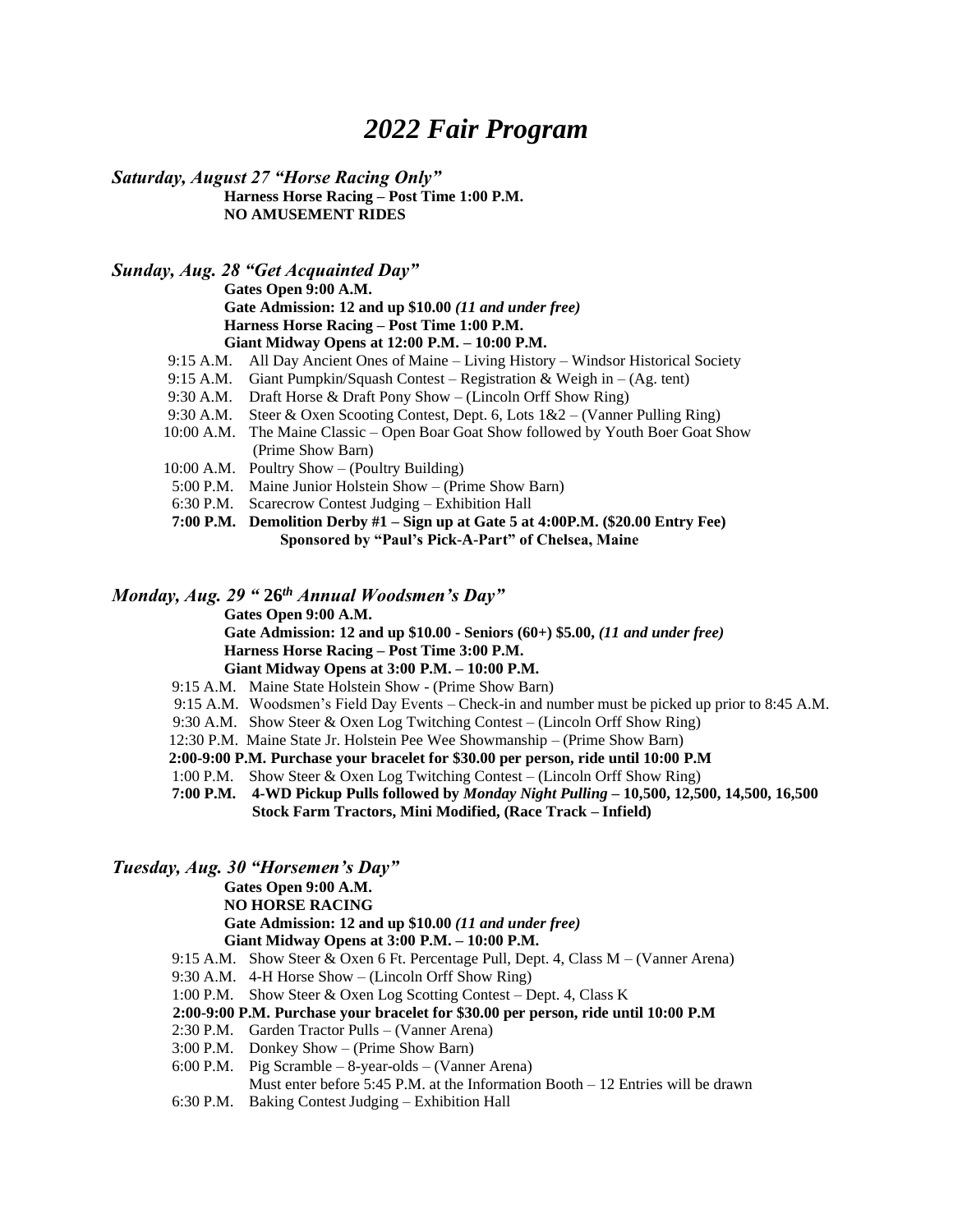**7:00 P.M.** *Tuesday Night Pulling* **– 7,000 Gas PU MSTTPA Rules, 2.5 Street Diesel PU, 2.5 Work Stock Diesel, 3.0 Pro Stock Diesel PU, 2X4 S/STK PU, 4X4 S/STK, 4X4 Modified PU, Pro Farm Tractors, Super Farm Tractors. (Race Track – Infield)**

## *Wednesday, Aug. 31 HALF PRICE "GATE & RIDE" DAY "Vendor Appreciation Day"* **Gates Open 9:00 A.M. NO HORSE RACING Gate Admission: 12 and up \$5.00** *(11 and under free)* **Giant Midway Opens at 3:00 P.M. – 10:00 P.M.** 9:15 A.M. Show Steer & Oxen 6' Percentage Pull, Dept. 4, Class N – (Vanner Arena) 10:30 A.M. Judging of Show Sheep – (Prime Show Barn) 1:00 P.M. Show Steers & Oxen's Log Scooting Contest – (Lincoln Orff Show Ring) Show Steers Only 1:00 P.M. Farmers Horse Twitching, Scooting, (Vanner Arena) **2:00-9:00 P.M. Purchase your bracelet for \$15.00 per person, ride until 10:00 p.m.** 1:00-5:00 P.M. Accepting Apple Pies & Registration in the (Rt. #32 Roadhouse) 6:00 P.M. Maine 2 Crusted Apple Pie Contest at (Rt. #32 Roadhouse) 6:00 P.M. Pig Scramble – 9-year-olds – (Vanner Arena) Must enter before 5:45 P.M. at the Information Booth – 12 Entries will be drawn

- 7:00 P.M. Farmer's Distance Horse Pull followed by the Farmer's 12 FT Short Pull (Vanner Arena). Must weigh-in at 9:00 A.M.
- **9:00 P.M. Fireworks (Grandstand)**

## *Thursday, Sept. 1 "Senior Citizens" & "Veterans Day"*

**Gates Open 9:00 A.M.**

**Gate Admission: 12 and up \$10.00 - Seniors (60+) \$5.00** *(11 and under free)* **Harness Horse Racing – Post Time 3:00 P.M. Giant Midway Opens at 3:00 P.M. – 10:00 P.M.**

9:15 A.M. Steer Pulling – 16 yrs old & Under – Steer Under 1300 lbs. - (Vanner Arena)

- Open Pulling 1700 lbs and Under
	- 2100 lbs. and Under
	- 2500 lbs. and Under
	- 2900 lbs. and Under
	- 3300 lbs. and Under
- 9:30 A.M. Judging of Dairy Cattle (Prime Show Barn)
- 10:00 A.M. Veterans Day Ceremony (Entertainment Area) (Veterans with ID get in free)
- 11:30 A.M. Sheepdog Demonstrations (Lincoln Orff Show Ring)

## **2:00-9:00 P.M. Purchase your bracelet for \$30.00 per person, ride until 10:00P.M.**

- 1:00 P.M. Oxen 3700 lb & 4100 lbs Class If no 2 legitimate teams in the class, they will pull in the 3700, with added weight and adjusted premiums. Sweepstakes distance pull - (Vanner Arena)
- 1:30 A.M. Sheepdog Demonstrations (Lincoln Orff Show Ring)
- 3:30 P.M. Sheepdog Demonstrations (Lincoln Orff Show Ring)
- 6:30 P.M. Baking Contest Judging Exhibition Hall
- 7:00 P.M. Oxen pulling 3300 lb 6FT. Over & Under **Merle Vanner Memorial Trophy** (Vanner Arena)

#### **7:00 P.M. Demolition Derby #2 – (Race Track Infield) – (Signup at Gate #5 at 4:00 P.M. - \$20.00 Entry Fee) - Sponsored by "Paul's Pick-A-Part" of Chelsea, Maine**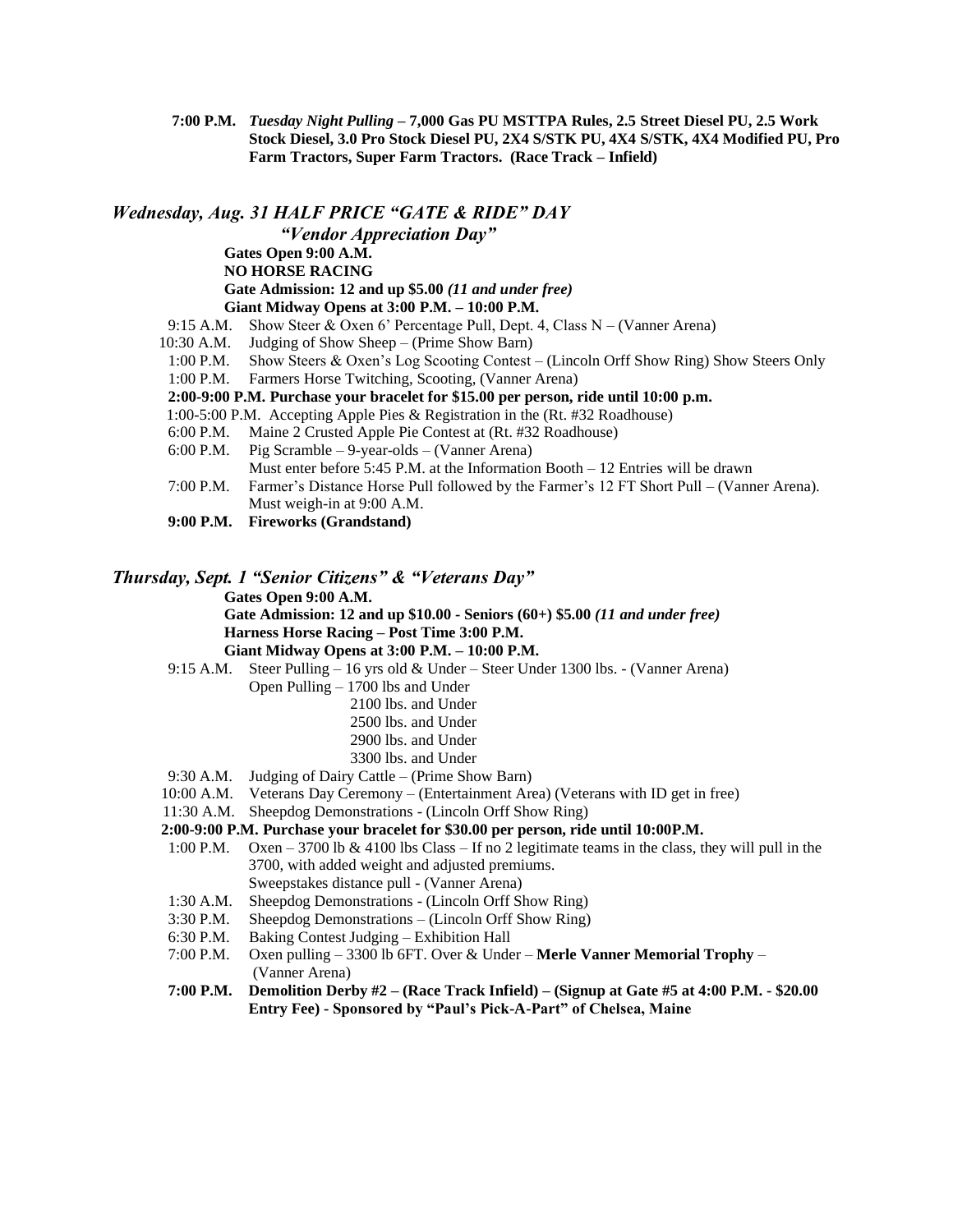*Friday, Sept. 2 "Livestock Appreciation Day"*

**Gates Open 9:00 A.M.**

**Gate Admission: 12 and up \$10.00** *(11 and under free)* **Harness Horse Racing – Post Time 3:00 P.M. Giant Midway Opens at 3:00 P.M. – 10:00 P.M.**

- 9:15 A.M. New England Jumpers Association Horse Show- (Lincoln Orff Show Ring)
- 9:30 A.M. Judging of Beef Cattle (Prime Show Barn)
- 11:00 A.M. Horse Pulling 2lb Rock Open to any weight (Vanner Pulling Arena)
- **2:00-9:00 P.M. Purchase your bracelet for \$30.00 per person, ride until 10:00 p.m.**
- 1:00 P.M. Horse Pulling 3000 lb & Under Distance Pull (Vanner Pulling Arena)
- 6:00 P.M. Horse Pulling 3000 lb & Under 12FT. Pull (Vanner Pulling Arena) **"John Kelley Memorial Pull"**
	- **Sponsored by Augusta Tool Rental & Pro Rental of Rockport, Maine**
- **7:30 P.M. RaveX Outer Limits Tour, Freestyle Motorcross Show (Grandstand) Age 12 & up \$5.00 admission**

#### *Saturday, Sept. 3 "Youth Livestock Show Day"*

**Gates Open 9:00 A.M. Gate Admission:12 and up \$10.00** *(11 and under free)* **Harness Horse Racing – Post Time 1:00 P.M. Giant Midway Opens at 12:00 P.M. – 10:00 P.M.**

- 9:15 A.M. Youth Dairy Show (Prime Show Barn)
- 10:00 A.M. Youth Working Steer
- 10:00 A.M. Youth Rabbit Show
- 10:30 A.M. Youth Sheep Show (Prime Show Barn)
- 1:00 P.M. Ladies Fry Pan Throwing Contest (Park Area)
- 1:00 P.M. Horse Pulling 3200lb & Under Distance Pull (Vanner Arena)
- 2:00 P.M. Time Capsule Dedication Town of Windsor 200<sup>th</sup> Bicentennial (Historical Area)
- 3:30 P.M. Youth Market Steer Show (Prime Show Barn)
- 3:30 P.M. Horse Pulling Three Horse Distance Pull (Vanner Arena)
- 5:30 P.M. Youth Market Lamb Show (Prime Show Barn)
- 6:30 P.M. Decorated Pumpkin Contest Judging Exhibition Hall.
- 7:00 P.M. Horse Pulling 3200 lb & Under 12 FT. Pull (Vanner Arena)
	- **"O. D. Lee Memorial Pull" - Sponsored by Emily's Restaurant.**
- **7:30 P.M. Don Campbell Band - (Grandstand)**
- **9:00 P.M. Fireworks (Grandstand)**

#### *Sunday, Sept. 4 "Museum & Children's Day"*

**Gates Open 9:00 A.M.**

**Gate Admission: 12 and up \$10.00** *(11 and under free)* **Harness Horse Racing – Post Time 1:00 P.M. Giant Midway Opens at 12:00 P.M. – 10:00 P.M.**

- 9:15 A.M. Youth Market Hog Show (Prime Show Barn)
- 9:15 A.M. Steers & Oxen Show (Lincoln Orff Show Ring)
- 9:15 A.M. All Day Ancient Ones of Maine Living History Windsor Historical Society
- 10:00 A.M. Youth Beef Show (Prime Show Barn)
- 10:00 A.M. Church Services (Entertainment Area)
- 10:00 A.M. 2nd Annual Cornhole Tournament (Memorial Park)

11:30 A.M. Kiddie Tractor Pull – (Vanner Pulling Arena) Must enter between 9:00 A.M. & 11:00 A.M. at the Information Booth **Girls:** 25-35 lbs & 36-45 lbs. **Boys:** 25-35 lbs & 36-45 lbs.